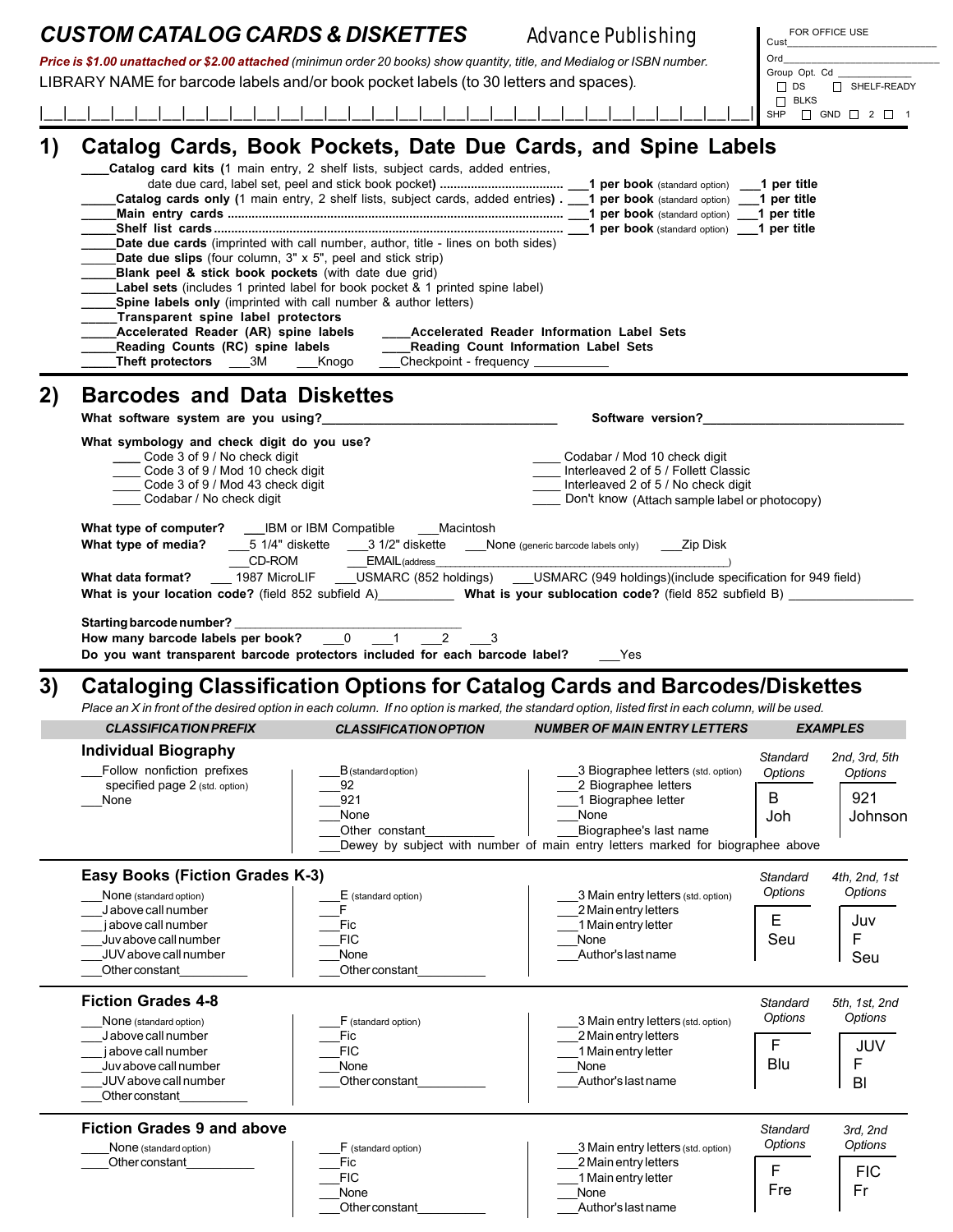| 3)     | <b>Cataloging Classification Options (continued)</b>                                                                                                                                                                                                                                                                           |                                                                                                                                                           | <b>DEFICE USE Cust</b>              |                                                                                                                                                                                                                                                                                                                                                       |                                    | Ord                                                                       |                                                           |  |
|--------|--------------------------------------------------------------------------------------------------------------------------------------------------------------------------------------------------------------------------------------------------------------------------------------------------------------------------------|-----------------------------------------------------------------------------------------------------------------------------------------------------------|-------------------------------------|-------------------------------------------------------------------------------------------------------------------------------------------------------------------------------------------------------------------------------------------------------------------------------------------------------------------------------------------------------|------------------------------------|---------------------------------------------------------------------------|-----------------------------------------------------------|--|
|        | <b>CLASSIFICATION PREFIX</b>                                                                                                                                                                                                                                                                                                   | <b>CLASSIFICATION OPTION</b>                                                                                                                              | <b>NUMBER OF MAIN ENTRY LETTERS</b> |                                                                                                                                                                                                                                                                                                                                                       |                                    | <b>EXAMPLES</b>                                                           |                                                           |  |
|        | <b>Non-fiction Grades K-3</b><br>Dewey number (standard option)<br>None (standard option)<br>None<br>__above Dewey ___ in front of Dewey<br>__above Dewey __in front of Dewey<br>JUV ___above Dewey ___in front of Dewey<br>JUV_above Dewey ___ in front of Dewey<br>E ____above Dewey ____in front of Dewey<br>Other constant |                                                                                                                                                           |                                     | 3 Main entry letters (std. option)<br>2 Main entry letters<br>1 Main entry letter<br>None<br>Author's last name<br>3 Main entry letters (std. option)<br>2 Main entry letters<br>1 Main entry letter<br>None<br>Author's last name<br>3 Main entry letters (std. option)<br>2 Main entry letters<br>1 Main entry letter<br>None<br>Author's last name |                                    | Standard<br>Options<br>599<br><b>Bur</b>                                  | 2nd(above), 1st,<br>1st Options<br>J<br>599<br><b>Bur</b> |  |
|        | <b>Non-fiction Grades 4-8</b><br>None (standard option)<br>__above Dewey ___ in front of Dewey<br>_above Dewey ____ in front of Dewey<br>Juv __above Dewey __in front of Dewey<br>JUV__above Dewey ___in front of Dewey<br>Other constant                                                                                      | Dewey number (standard option)<br>None<br>Dewey number (standard option)<br>None                                                                          |                                     |                                                                                                                                                                                                                                                                                                                                                       |                                    | Standard<br>Options<br>598<br>Car                                         | 3rd(front), 1st,<br>2nd Options<br>j598<br>Ca             |  |
|        | Non-fiction Grades 9 and above<br>None (standard option)<br>Other constant                                                                                                                                                                                                                                                     |                                                                                                                                                           |                                     |                                                                                                                                                                                                                                                                                                                                                       |                                    | Standard<br>Options<br>796.332<br>Ros                                     | 1st, 3rd<br>Options<br>796.332<br>R                       |  |
|        | <b>Collective Biography</b><br>Follow nonfiction prefixes<br>previously specified (std. option)<br>None                                                                                                                                                                                                                        | 920 (standard option)<br>ВC<br>92<br>None<br>Other constant<br>Dewey by subject                                                                           |                                     | 2 Main entry letters<br>1 Main entry letter<br>None<br>Author's last name                                                                                                                                                                                                                                                                             | 3 Main entry letters (std. option) | Standard<br>2nd, 1st, 3rd<br>Options<br>Options<br>920<br>920<br>Jos<br>J |                                                           |  |
|        | <b>Story Collections</b><br>Follow fiction prefixes<br>previously specified (std. option)<br>None                                                                                                                                                                                                                              | F (standard option)<br>Fic<br><b>FIC</b><br>808.8<br><b>SC</b><br>None<br>Other constant<br>Dewey by language (std. option)<br>Dewey by subject           |                                     | 3 Main entry letters (std. option)<br>2 Main entry letters<br>1 Main entry letter<br>None<br>Author's last name<br>3 Main entry letters (std. option)<br>2 Main entry letters<br>1 Main entry letter<br>None<br>Author's last name                                                                                                                    |                                    | Standard<br>Options<br>F<br>Kna                                           | 2nd, 4th, 2nd<br>Options<br>808.8<br>Kn                   |  |
|        | <b>Foreign Language</b><br>None (standard option)<br>(Circle number of letters for next two options)<br>1 2 3 4 letters (3 = Spa, 2 = Sp, etc.)<br>1 2 3 4 letters all caps $(4 = SPAN, etc.)$<br>Whole name (Spanish, German, etc.)<br>Whole name capped (SPANISH, etc.)                                                      |                                                                                                                                                           |                                     |                                                                                                                                                                                                                                                                                                                                                       |                                    | Standard<br>Options<br>468<br>Mor                                         | 2nd-3, 2nd,<br>2nd options<br>Spa<br>613<br>Mo            |  |
|        | <b>Reference (Dictionaries and Encyclopedias)</b><br>None (standard option)<br>Rabove Dewey number<br>Ref above Dewey number<br>REF above Dewey number<br>Other constant                                                                                                                                                       | Dewey number                                                                                                                                              |                                     | 2 Main entry letters<br>1 Main entry letter<br>None<br>Author's last name                                                                                                                                                                                                                                                                             | 3 Main entry letters (std. option) | Standard<br>Options<br>423<br>Mer                                         | 4th, 1st, 3rd<br>Options<br><b>REF</b><br>423<br>M        |  |
|        | <b>Nonprint Media Prefix</b><br><b>General Materials Designation (GMD)</b> (standard option)<br>None                                                                                                                                                                                                                           |                                                                                                                                                           |                                     | Other constant ________                                                                                                                                                                                                                                                                                                                               |                                    |                                                                           | (same for all nonprint media on order)                    |  |
|        | <b>OTHER OPTIONS</b><br>All Main Entry letters for this order to be<br>Upper/lower case (standard option)<br>All capitalized                                                                                                                                                                                                   |                                                                                                                                                           |                                     | <b>Advance Publishing, Inc.</b><br><b>6950 Fulton Street</b><br>Houston, TX 77022                                                                                                                                                                                                                                                                     |                                    | $P.O.$ #                                                                  |                                                           |  |
|        | All Dewey numbers for this order<br>Abridged Dewey number (standard option)<br>End abridged Dewey number                                                                                                                                                                                                                       | number places after decimal point                                                                                                                         | Ship to                             |                                                                                                                                                                                                                                                                                                                                                       |                                    |                                                                           |                                                           |  |
|        | <b>Subject Headings for cards</b><br>(Pick one from list below)<br>Sears (std.option)<br>Library of Congress<br>Library of Congress Childrens (LCAC)                                                                                                                                                                           | Subject Headings for data disk<br>(Pick any or all from list below)<br>Sears (std. option)<br>Library of Congress<br>Library of Congress Childrens (LCAC) |                                     |                                                                                                                                                                                                                                                                                                                                                       | Library Materials Enclosed         |                                                                           |                                                           |  |
| Page 2 |                                                                                                                                                                                                                                                                                                                                | version 15                                                                                                                                                |                                     |                                                                                                                                                                                                                                                                                                                                                       |                                    |                                                                           |                                                           |  |

I.